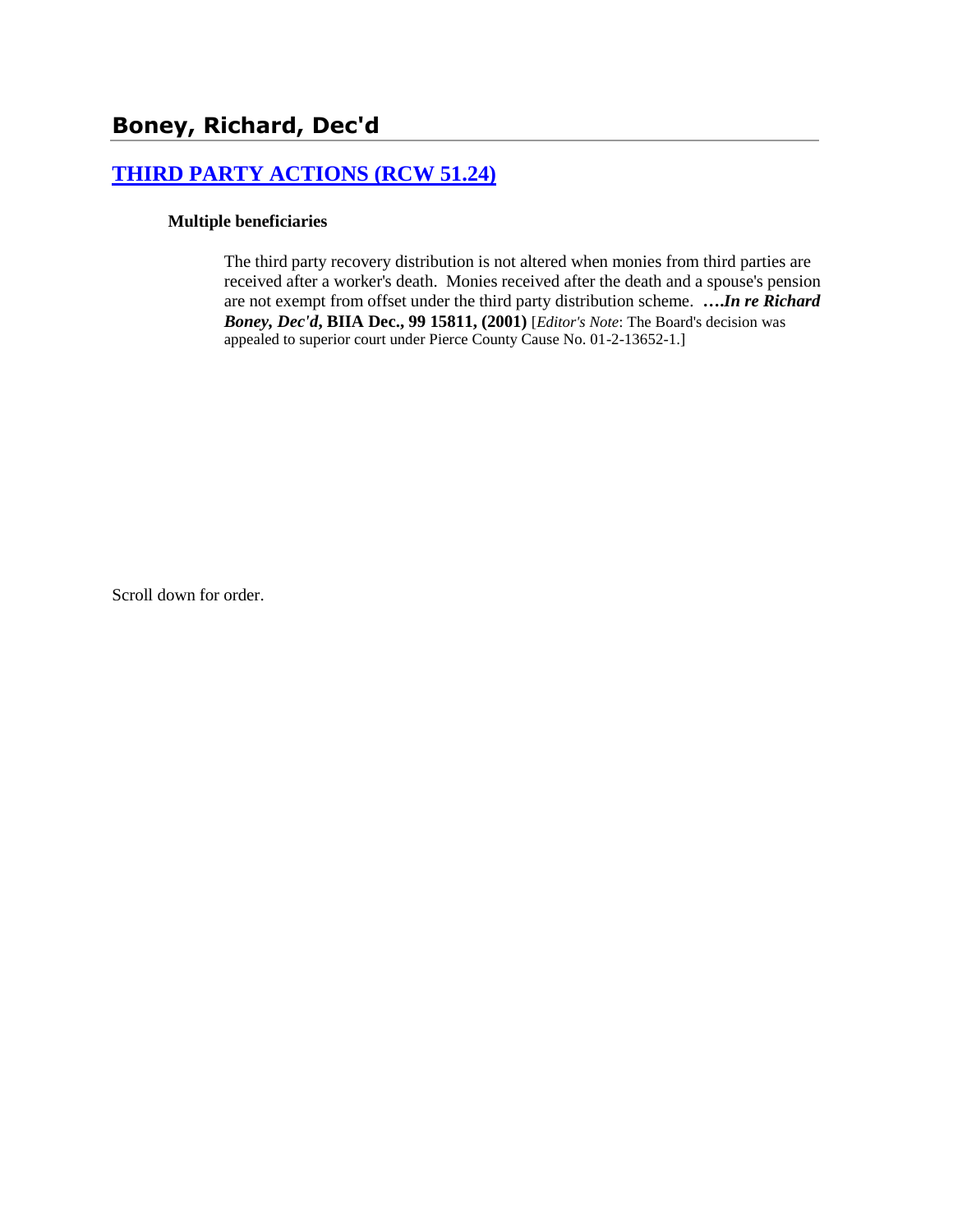## **BEFORE THE BOARD OF INDUSTRIAL INSURANCE APPEALS STATE OF WASHINGTON**

**)**

**IN RE: RICHARD L. BONEY, DEC'D ) DOCKET NOS. 99 15811, 99 22615,** 

**) 00 12121 & 00 12211**

#### **CLAIM NO. T-683150 ) DECISION AND ORDER**

APPEARANCES:

Joan Boney, Surviving Spouse of Richard L. Boney, Dec'd, by Schroeter, Goldmark & Bender, per Sidney S. Royer

Self-Insured Employer, City of Tacoma, by Craig, Jessup & Stratton, per Richard A. Jessup

Department of Labor and Industries, by The Office of the Attorney General, per Diane Hunter-Cornell, Assistant

Joan Boney, the surviving spouse of Richard L. Boney, Dec'd, filed appeals with the Board of Industrial Insurance Appeals to four orders of the Department of Labor and Industries.

**Docket No. 99 15811:** Mrs. Boney filed a Notice of Appeal on May 26, 1999, with the Board from an order of the Department of Labor and Industries dated April 21, 1999. The Department order of April 21, 1999, allowed the claim for spousal pension and ordered that the pension benefits would be deducted from the remaining third party recovery balance of \$190,467.36, until the total sum had been expended in benefits. **AFFIRMED.**

**Docket No. 99 22615:** Mrs. Boney filed an appeal on December 17, 1999, with the Board from a Department order dated August 23, 1999. The Department order dated August 23, 1999, determined that no benefits or compensation would be paid until such time as the excess recovery totaling \$10,786.75 had been expended for costs incurred as a result of the conditions covered under the claim. **AFFIRMED.**

**Docket No. 00 12121:** Mrs. Boney filed an appeal on February 28, 2000, with the Board from a Department order dated June 4, 1999. The Department order of June 4, 1999, determined that no benefits or compensation would be paid until such time as the excess third party recovery totaling \$13,084.76 had been expended for costs incurred as a result of conditions covered under the claim. **AFFIRMED.**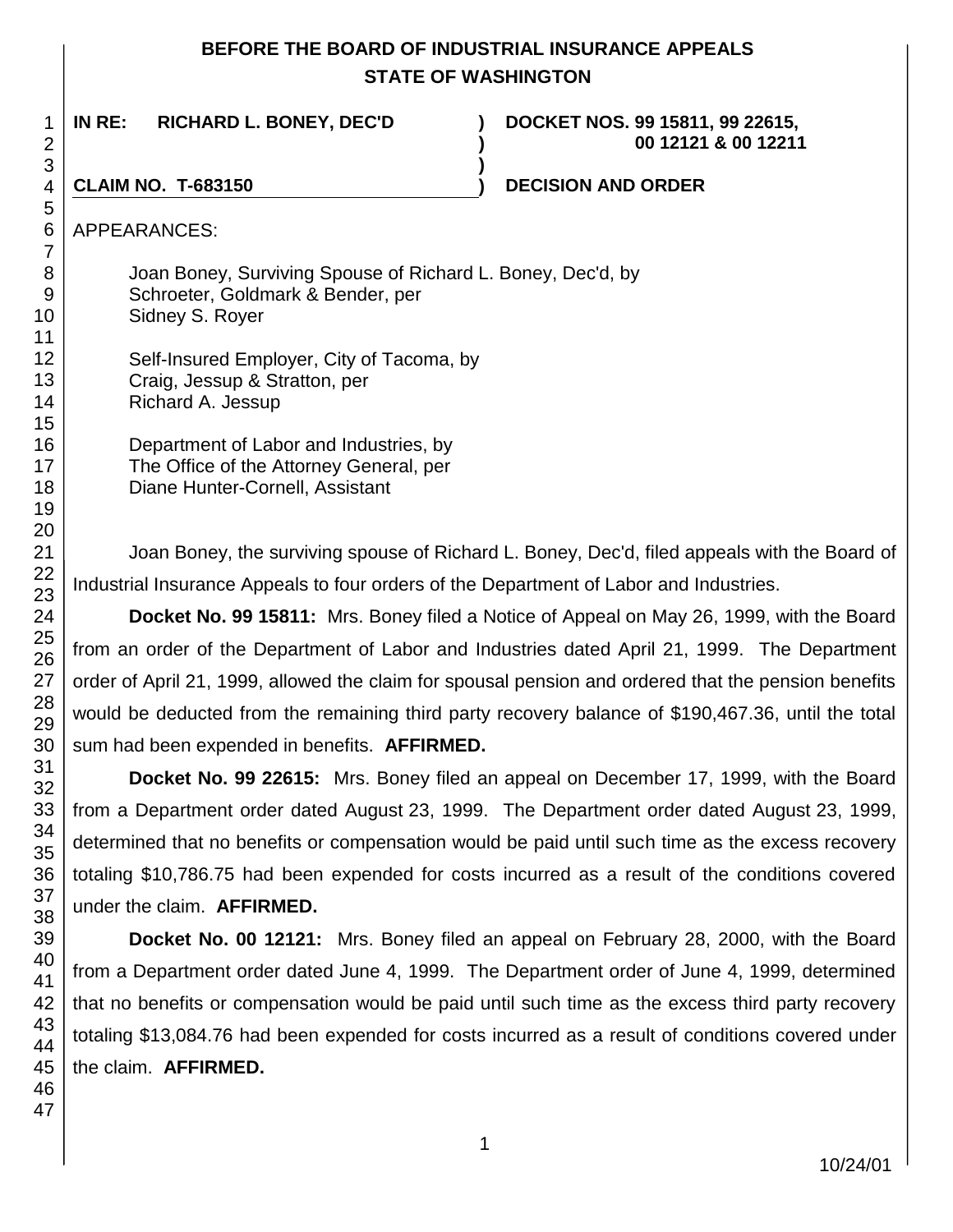**Docket No. 00 12211:** Mrs. Boney filed an appeal on February 28, 2000, with the Board from a Department order dated August 9, 1999. The Department order of August 9, 1999, determined that no benefits or compensation would be paid until such time as the excess third party recovery totaling \$15,764.58, had been expended for costs incurred as a result of conditions covered under the claim. **AFFIRMED.**

#### **PROCEDURAL AND EVIDENTIARY MATTERS**

Pursuant to RCW 51.52.104 and RCW 51.52.106, this matter is before the Board for review and decision on a timely Petition for Review filed by the self-insured employer to a Proposed Decision and Order issued on March 19, 2001, in which the orders of the Department dated June 4, 1999, August 9, 1999 and August 23, 1999 were affirmed, and the Department order dated April 21, 1999, was reversed.

The Board has reviewed the evidentiary rulings in the record of proceedings and finds that no prejudicial error was committed and the rulings are affirmed.

### **DECISION**

The controversy in these appeals focuses on the whether the Department of Labor and Industries, pursuant to the third party recovery section of the Industrial Insurance Act, can offset the recovery against the pension benefits claimed by Mrs. Boney. In her Proposed Decision and Order, our industrial appeals judge relied on our decision in *In re Lawrence Guyette, Dec'd*, BIIA Dec., 89 0832 (1990), and determined that the third party recovery received during Mr. Boney's lifetime could not be used to offset the pension benefits due Mrs. Boney under her claim. Our industrial appeals judge also determined that the monies received after Mr. Boney's death could be used to offset the pension benefits due Mrs. Boney. We have granted review because we agree with the self-insured employer's position that all recoveries made by Mr. and Mrs. Boney prior to or after Mr. Boney's death may be used to offset Mrs. Boney's pension benefits due under this claim. To the extent that our decision in *Guyette* is inconsistent with this decision, it is overruled.

Richard Boney suffered from epitheloid mesothelioma. This condition was accepted by the Department of Labor and Industries as an occupational disease. Mr. Boney and his wife, Joan Boney, brought a third party action against a number of asbestos manufacturers. The Boneys reached settlement with a number of the third party defendants. At the time of the settlement the Department of Labor and Industries, the third party, and Mr. and Mrs. Boney agreed that 20 percent of each gross recovery was attributable to a loss of consortium claim of Mrs. Boney and would be excluded from the third party distribution calculations.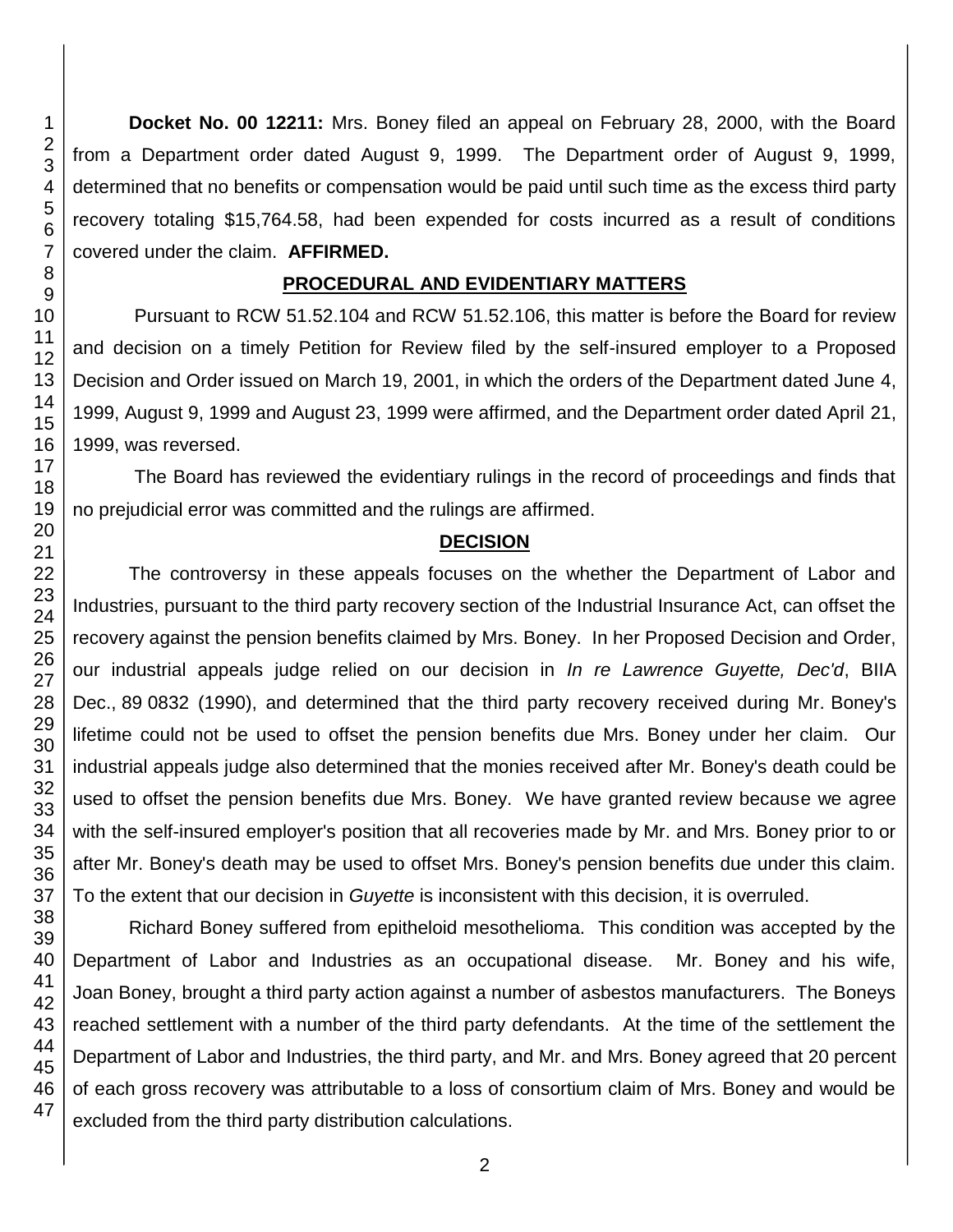As the monies were received from the various settlements, the Department issued third party distribution orders. These orders followed the statutory scheme calculating the amounts assigned to attorneys' fees and costs, the dollars due the Department and self-insured employer, and determined the excess recovery subject to offset.

On February 20, 1999, Mr. Boney died from mesothelioma. Subsequently, Mrs. Boney filed a claim for spousal benefits. On April 21, 1999, the Department issued an order allowing Mrs. Boney's claim for pension benefits. The order also determined that Mrs. Boney's pension would be subject to the remaining third party recovery balance of \$190,467.36, until the total amount was expended.

After Mr. Boney's death additional third party settlements were paid. These additional recoveries were distributed by Department orders dated June 4, 1999, August 9, 1999, and August 23, 1999. These orders determined there was an additional excess recovery subject to offset in the amount of \$39,636.09.

Third party actions allow an injured worker to recover damages from responsible third parties, and, at the same time, seek industrial insurance benefits. The third party section of the Industrial Insurance Act is Chapter 51.24 of the Revised Code of Washington. RCW 51.24.030 provides that:

> (1) If a third person, not in a worker's same employ, is or may become liable to pay damages on account of a worker's injury for which benefits and compensation are provided under this title, the injured worker or beneficiary may elect to seek damages from the third person.

> (3) For the purposes of this chapter, "injury" shall include any physical or mental condition, disease, ailment or loss, including death, for which compensation and benefits are paid or payable under this title.

> (5) For the purposes of this chapter, "recovery" includes all damages except loss of consortium.

RCW 51.24.060 provides for the method of the distribution of the amounts recovered under the third party statute. RCW 51.24.060(1)(e) provides that:

3

Thereafter no payment shall be made to or on behalf of a worker or beneficiary by the department and/or self-insurer for such injury until the

. . .

. . .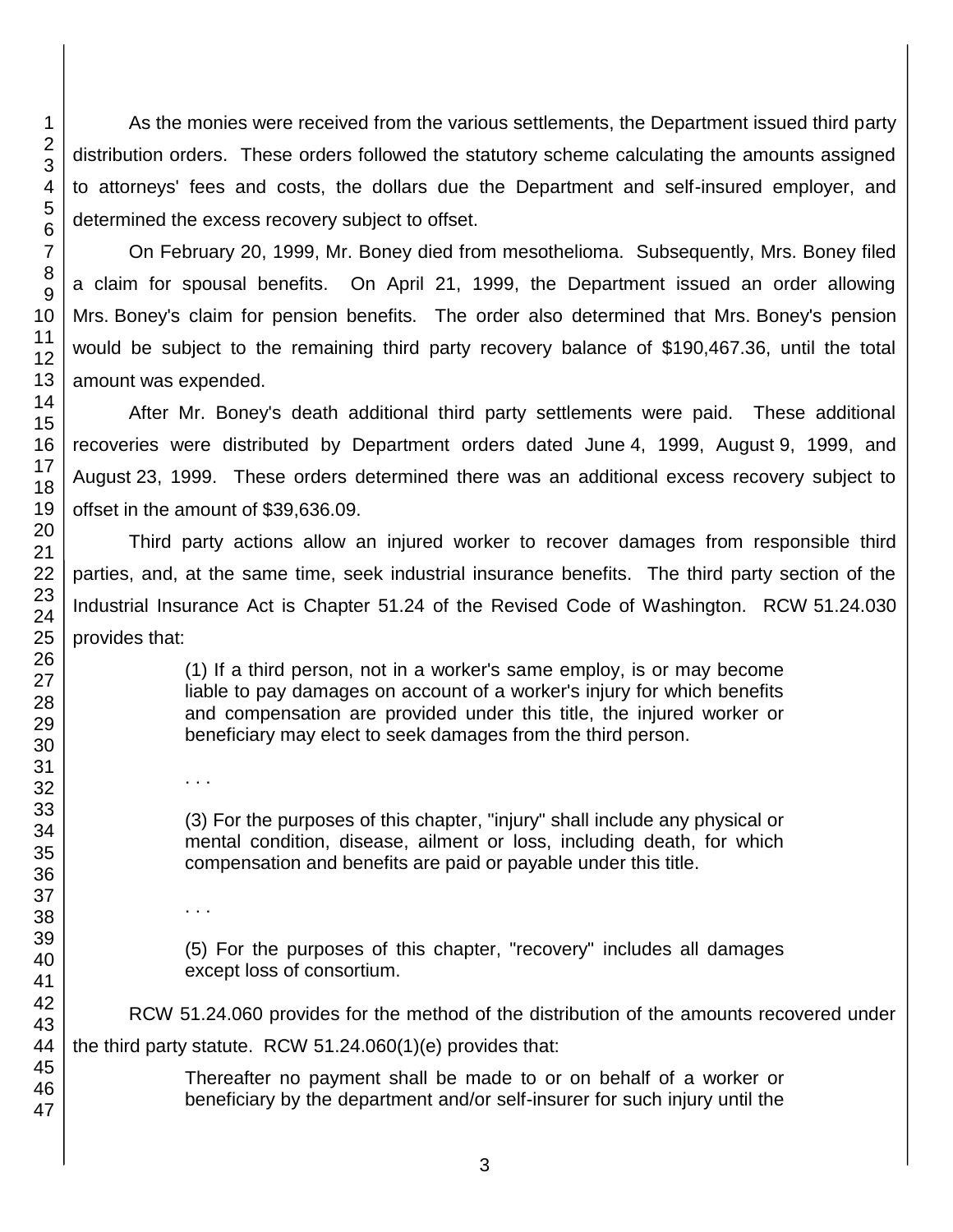amount of any further compensation and benefits shall equal any such remaining balance . . .. Thereafter, such benefits shall be paid by the department and/or self-insurer to or on behalf of the worker or beneficiary as though no recovery had been made from a third person.

Our reading of the provisions of the third party chapter, RCW 51.24, reveals a legislative scheme that all excess third party recoveries must be exhausted before benefits, including surviving spouse benefits, are paid under the Industrial Insurance Act. The mandatory distribution scheme requires that excess third party recoveries related to the injury or disease that is the subject of the third party action, be used to offset industrial insurance benefits. In this case, Mrs. Boney's pension benefits are undisputedly related to Mr. Boney's occupational disease and subsequent death. The mandatory distribution scheme is not altered simply because a portion of the third party funds were paid before Mr. Boney's death.

We fail to recognize a principled reason for treating settlement funds recovered prior to Mr. Boney's death differently from funds recovered after his death. This is especially true in light of the fact that all funds were recovered as a result of the worker's injury. (*See* RCW 51.24.030) Both the worker's and the beneficiary's right to bring a third party action and the beneficiary's right to receive industrial insurance benefits flow from the worker's injury (or disease). To the extent that the *Guyette* decision suggests that a spouse's pension is a separate claim for third party distribution purposes, it is overruled.

The plain language of the third party chapter establishes that the Department was correct when it offset Mrs. Boney's spousal pension against all of the remaining balance of excess third party recoveries, including those received by Mr. Boney before his death.

The Department orders are correct and should be affirmed.

## **FINDINGS OF FACT**

1. On March 13, 1996, the Department of Labor and Industries received an application for benefits filed on behalf of the claimant alleging an occupational disease of asbestos-related mesothelioma. The claim was subsequently allowed and benefits were paid to the claimant.

On July 20, 1998, the Department issued a third party distribution order distributing third party recoveries received by Mr. Boney in the amount of \$581,500, of which the self-insured employer received \$84,550.69 and the Department received \$2,641.94 for their statutory liens, and determined an offset of excess recovery in the amount of \$128,199.87.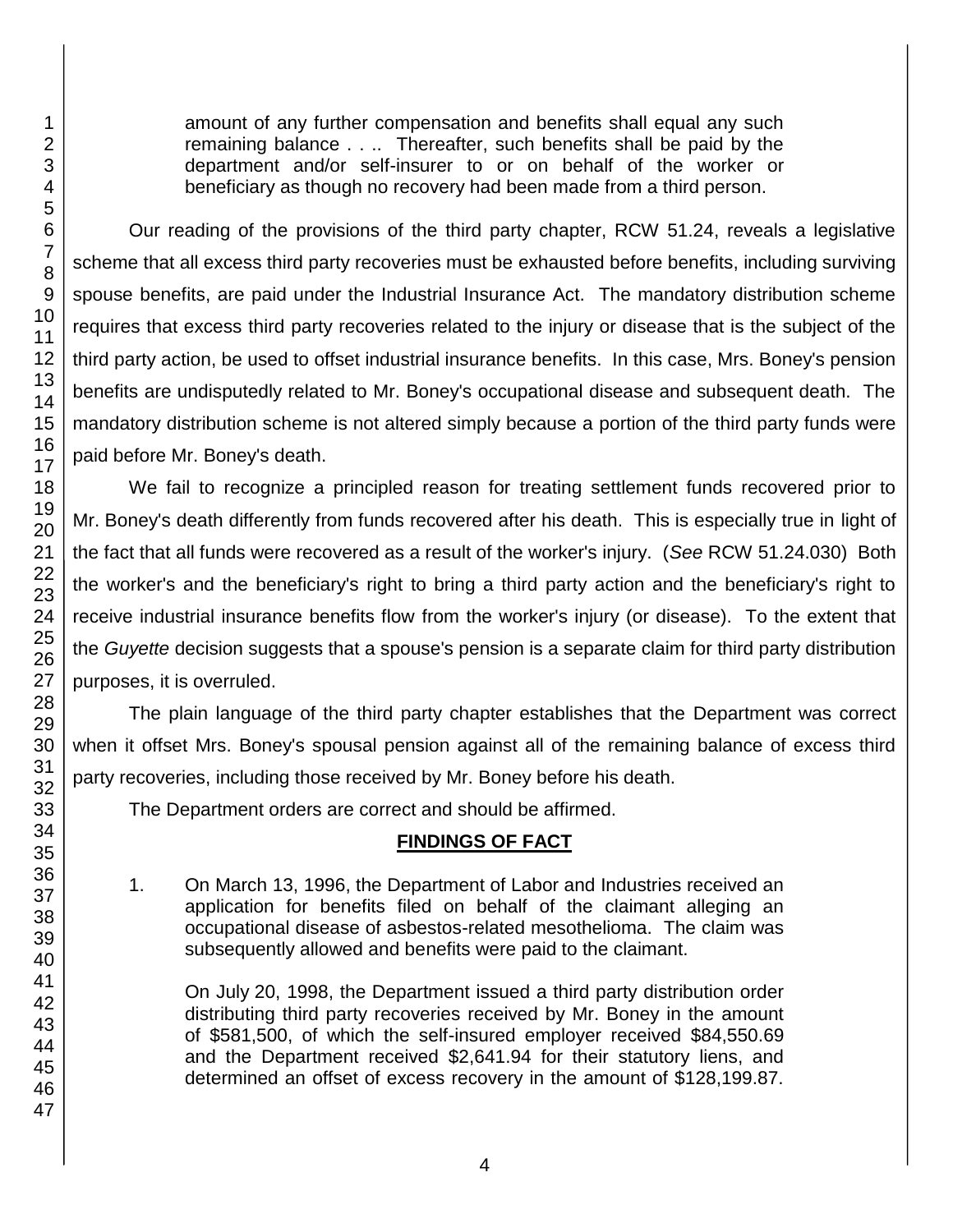On December 9, 1998, the Department issued an order distributing an additional third party recovery by Mr. Boney of \$180,000 and determining an excess recovery in the amount of \$54,847,994. On December 14, 1998, the Department issued an order distributing an additional third party recovery in the amount of \$60,000 and determining an additional offset against excess recovery in the amount of \$23,998.13. An additional order was issued on December 14, 1998, distributing an additional third party recovery of \$72,000 and determining an offset of against excess recovery in the amount of \$23,998.13. On December 24, 1998, the Department issued an order distributing an additional third party recovery of \$10,000 and establishing a further offset against excess recovery in the amount of \$4,161.31.

On April 21, 1999, the Department issued an order placing Joan Boney, the surviving spouse of a totally and permanently disabled worker, on the pension rolls, effective February 20, 1999. On April 21, 1999, the Department issued an additional order allowing the spouse's claim for a pension and then deducting her benefits from the remaining third party recovery balance of \$190,467.36. On May 26, 1999, Mrs. Boney filed a Notice of Appeal with the Board of Industrial Insurance Appeals from the April 21, 1999 Department order. On July 11, 1999, the Board issued an order granting the appeal, assigned Docket No. 99 15811, and ordered that further proceedings be held.

On June 4, 1999, the Department issued an order distributing an additional third party recovery in the amount of \$40,000 and determining an excess recovery in the amount of \$13,084.76. On or after January 5, 2000, the claimant received the Department order dated June 4, 1999. On February 28, 2000, Mrs. Boney filed a Notice of Appeal with the Board of Industrial Insurance Appeals from the Department order dated June 4, 1999. On March 14, 2000. The Board issued an order granting the appeal, assigned Docket No. 00 12121, and ordered that further proceedings be held.

On August 9, 1999, the Department issued an order distributing an additional third party recovery in the amount of \$45,200 and determining an offset against the excess recovery in the amount of \$15,764.58. On or after January 5, 2000, the claimant received the August 9, 1999 Department order. On February 28, 2000, Mrs. Boney filed a Notice of Appeal with the Board of Industrial Insurance Appeals from the Department order dated August 9, 1999. On March 14, 2000, the Board issued an order granting the appeal, assigned Docket No. 00 12211, and ordered that further proceedings be held.

1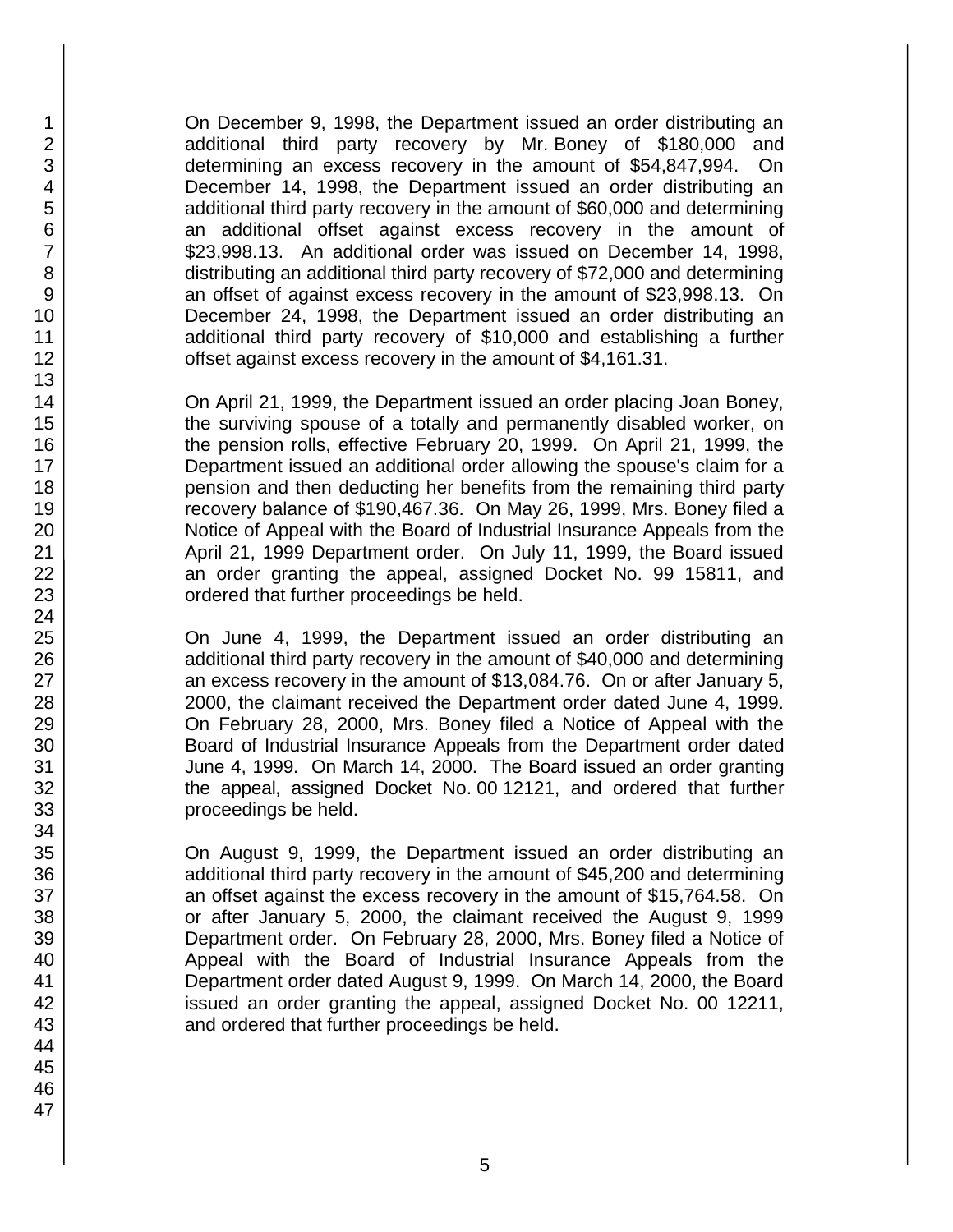On August 23, 1999, the Department issued an order distributing a further third party recovery in the amount of \$25,570.40 and determined a further offset against excess recovery in the amount of \$10,786.75. On or after November 24, 1999, the claimant received the Department order dated August 23, 1999. On December 17, 1999, Mrs. Boney filed a Notice of Appeal with the Board of Industrial Insurance Appeals from the Department order dated August 23, 1999. On January 14, 2000, the Board issued an order granting the appeal, assigned Docket No. 99 22615, and ordered that further proceedings be held.

- 2. Richard L. Boney contracted asbestos-related mesothelioma. This condition constitutes an occupational disease under the Washington State Industrial Insurance Act.
- 3. On September 6, 1996, Richard L. Boney signed a third party election form pursuant to RCW 51.24.030. Subsequently Richard and Joan Boney made a third party recovery against several asbestos manufacturers.
- 4. Twenty percent of the total third party recovery consisted of Mrs. Joan Boney's claim for loss of consortium.
- 5. Richard L. Boney died on February 20, 1999, as a result of the effects of his occupational disease.
- 6. The third party recovery was received in part prior to Mr. Boney's death and part after his death. The excess third party recovery received prior to his death and subject to offset at the time of his death was the amount of \$190,467.36. The amount of excess third party recovery received after his death and subject to offset was the amount of \$39,636.09.
- 7. Mrs. Joan Boney, as the surviving spouse of a deceased worker whose death resulted from the occupational disease, is entitled to benefits pursuant to RCW 51.32.050.

### **CONCLUSIONS OF LAW**

- 1. The Board of Industrial Insurance Appeals has jurisdiction over the parties and the subject matter to these appeals.
- 2. Pursuant to RCW 51.24.060, the Department and the self-insured employer are entitled to offset all excess third party recovery against the benefits paid or payable to Joan Boney under the provisions of RCW 51.32.050.

1